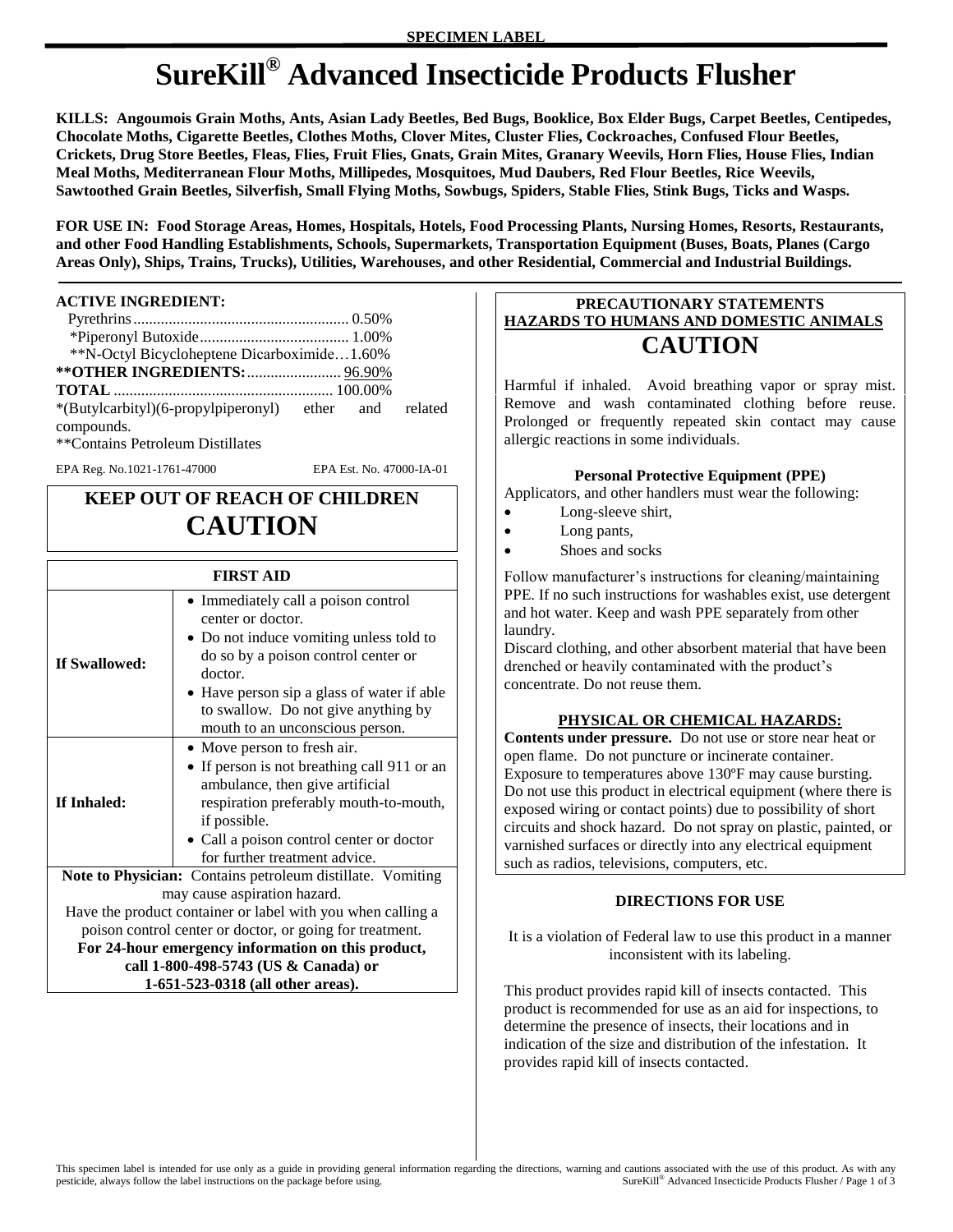Precautions and Restrictions

Do not apply this product in a way that will contact workers or other persons, either directly or through drift. Only protected handlers may be in the area during application.

Do not remain in treated area. Exit area immediately and remain outside the treated area until aerosol, vapors and/or mists have dispersed.

Do not enter or allow others to enter until sprays have dried. Do not allow adults, children, or pets to enter the treated area for at least 15 minutes, until vapors, mists, and aerosols have dispersed, and the treated area has been thoroughly ventilated. Do not remain in treated area and thoroughly ventilate the area and treatment is completed.

Do not contaminate water, food or foodstuffs.

Remove all pets and birds.

For aquariums, remove or cover and turn off air pumps (if conditions permit).

IN HOSPITALS: Remove patients prior to treating the facility. Thoroughly ventilate area for at least two hours prior to returning patients.

IN PLANE CARGO AREAS: Application of this product in airplane cabins is strictly prohibited. Only treat cargo areas while plane it vacant. Following treatment, thoroughly ventilate cargo areas for at least 2 hours prior to reoccupying. Remove or cover exposed food and drinking water before application.

Remove or cover dishes, utensils, food processing equipment, and food preparation surfaces, or wash before use. Do not make space spray applications when facility is in operation.

Prior to space spray applications, cover or remove food. Prior to space spray applications, cover food processing surfaces or clean after treatment and before use.

#### INDOOR USE ONLY

#### FOOD AREAS OF FOOD HANDLING

ESTABLISHMENTS: Foods should be removed or covered during general volumetric treatment (space spray). After general volumetric treatment, all exposed food processing surfaces and equipment should be thoroughly washed with an effective cleaning compound followed with a potable water rinse before using. Careful crack and crevice application for inspection purposed is permissible at all times. In food handling establishments, do not apply as a space spray while food processing is underway. Do not apply more than 1 time per day.

FLYING INSECTS (Flies, Mosquitoes, Small Flying Moths, Wasps, Gnats): Close all windows and doors. Apply upward in a sweeping motion at a rate of 1-2 seconds per 1,000 cubic feet. Keep treated area closed for at least 15 minutes. Open and thoroughly ventilate treated area before reoccupying. Do not apply more than 1 time per day.

CRAWLING INSECTS (Cockroaches, Ants, Spiders, Silverfish): General Volumetric Treatment – Open cabinets and doors into space to be treated. Turn off air conditioners and fans and close windows and doors before treating. Disperse toward areas suspected of greatest insect harborage at a rate of 1-2 seconds per 1,000 cubic feet. Contact as many insects as possible. Keep treated area closed for at least 15 minutes. Open and thoroughly ventilate treated area before reoccupying. Do not apply more than 1 time per day. Also spray into cracks, crevices, and hiding areas such a baseboards, moldings, door frames, under sinks, behind stoves and refrigerators, and around plumbing and drains.

FLEAS: Spray sleeping quarters, bedding, floor, and floor covering where pets are kept. Apply for 10-15 seconds per 100 square feet.

ANTS: Spray ant trails, nest, and points of entry. For initial clean-out, apply for 10-15 seconds per 100 square feet.

CONFUSED FLOUR BEETLES, RED FLOUR BEETLES, SAWTOOTHED GRAIN BEETLES, GRANARY WEEVILS, RICE WEEVILS, GRAIN MITES, CARPET BEETLES, and CIGARETTE BEETLES: Spray into cracks and crevices, around processing and handling equipment, around cartons and containers and other areas insects tend to congregate. Apply for 10-15 seconds per 100 feet of square area. Any infested stored products should be treated with an effective method intended for that purpose.

TICKS: Direct application toward pets beds and resting quarters. Treat cracks and crevices such as the edge of carpet and floor covers and under baseboards as well as high cracks and window frames where females may crawl to lay eggs. Apply for 10-15 seconds per 100 square feet of area.

BED BUGS: Take bed apart and treat cracks, joints, and frame. Apply to box springs and mattress tufts, folds and seams. Also treat baseboards, floors, window coverings, wall hangings, furniture, and headboard. Apply for 10-15 seconds per 100 square feet of area.

WASPS INSIDE STRUCTURAL VOIDS: Locate all insect entrances and close all but one opening. Determine the size of the void. Treat at a rate of 5 to 10 seconds per three cubic feet of void. For best results treat at dusk or later. Repeat every 3 days as needed.

#### CRACKS, CREVICES AND CLOSED VOIDS:

Inject SureKill Advanced Insecticide Products Flusher into cracks and crevices or closed void areas where insets may be harboring, living or breeding. For cracks, crevices, holes and other small openings, inject approximately one-second of product. For closed voids calculate the void's cubic volume and treat a the rate of five to ten seconds per three cubic feet. For inaccessible voids drill small holes and inject product. Several holes may be required in long-running voids. Insects that are contacted will be driven from their harborage sites.